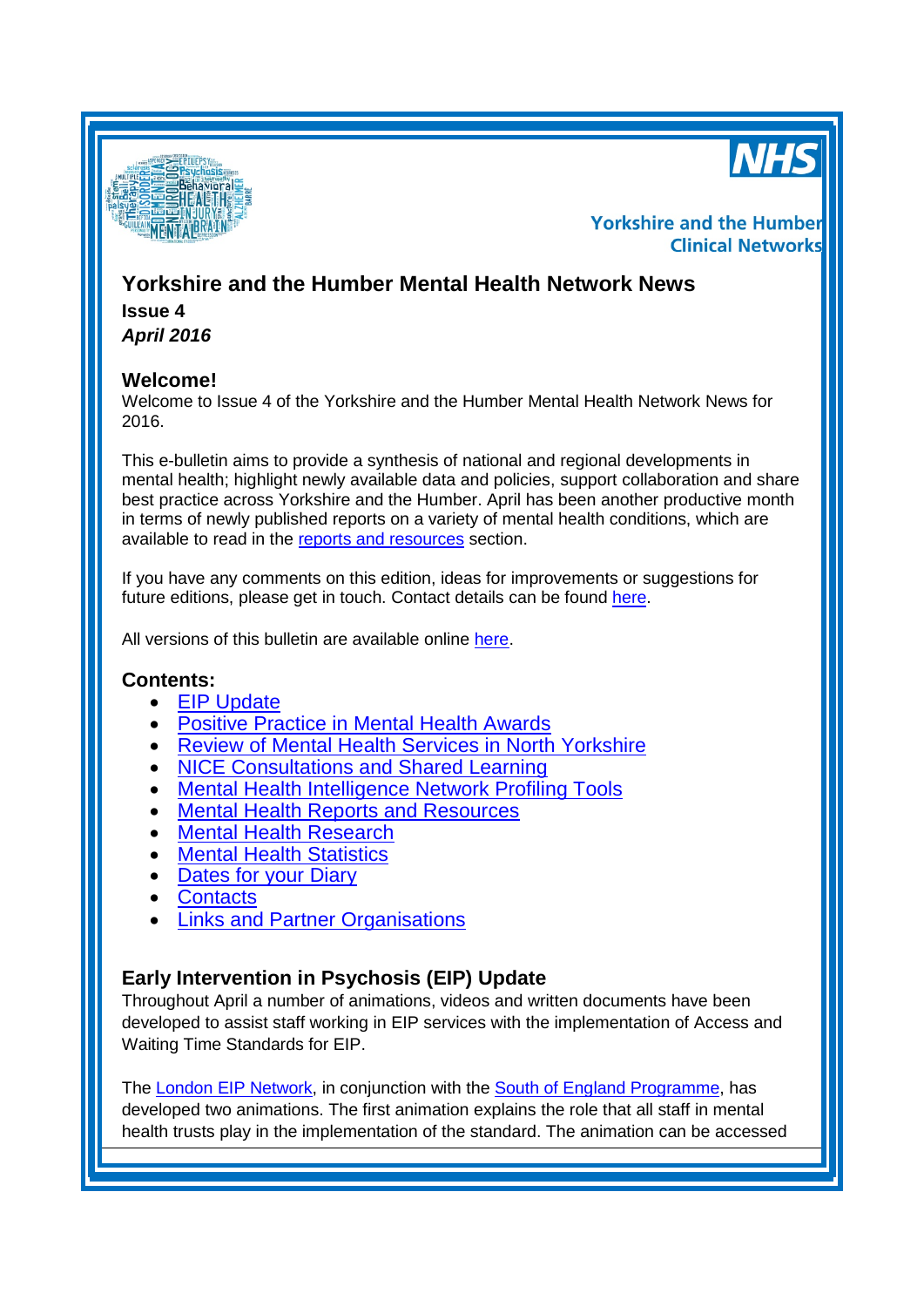[here.](https://officelondonccgs.org.uk/eip/animation-on-the-standard-for-mental-health-trusts/) The second animation focuses on raising public awareness about psychosis and the new standards to facilitate a reduction in delays. The animation can be accessed [here.](https://www.youtube.com/watch?v=hGP_7cEP5cI&feature=youtu.be)

In the North Dr Guy Dodgson, Regional EIP Clinical Lead for Cumbria & North East, has created a video providing a step by step guide on how to complete the EIP workforce calculator. The video can be accessed via NHS Networks [here](https://www.networks.nhs.uk/networks/nhs-networks/early-intervention-in-psychosis-eip-programme-a/documents/workforce/video-webex-completing-the-eip-workforce-calculator) (please note you may need to register for an NHS Networks account).

Lastly, two new documents have been released the first of which is a summary paper on [Young People's Views of the New EIP Standards](https://www.networks.nhs.uk/networks/nhs-networks/early-intervention-in-psychosis-eip-programme-a/documents/summary-paper-young-peoples-views-on-the-new-eip-access-standards) and the second of which is [Technical](https://officelondonccgs.org.uk/eip/resource/eip-standard-technical-guidance-and-faqs/)  [Guidance](https://officelondonccgs.org.uk/eip/resource/eip-standard-technical-guidance-and-faqs/) for reporting the new standards.

## <span id="page-1-0"></span>**Positive Practice in Mental Health Awards**

Nominations for the Positive Practice in Mental Health Awards 2016 are now open. There are 16 Team/Service Awards, each supported by different organisations including NHS England, The Picker Institute, AHSNs and others.

#### Some of the categories include:

**Diversity and Equality in Service Delivery**: For any provider or commissioner of mental health services who can demonstrate that they have implemented action that has led to measurable improvements in mental health outcomes for any of the above population. Those nominations that can show outcomes were developed in partnership with service users are particularly welcomed.

**Making a Difference**: For someone working in health or social care who makes a difference to the lives of people of any age with mental health problems.

**Early Intervention in Psychosis**: For positive practice and innovation in the field of Early Intervention in Psychosis.

To view all 16 categories and make nominations please click [here.](http://positivepracticemh.com/positive-practice-awards-2016/)

### <span id="page-1-1"></span>**Review of Mental Health Services in North Yorkshire**

North Yorkshire County Council has announced that they will be developing plans to review community support mental health services to ensure their commissioning plans are in line with the needs of North Yorkshire residents. It is important to note that community support services are different and separate to community mental health teams.

The review is anticipated to begin later this year and will include engagement with a wide range of stakeholders including those people who access current services.

More information can be found on the North Yorkshire Partnerships website [here.](http://www.nypartnerships.org.uk/mhservicesreview)

## <span id="page-1-2"></span>**NICE Consultations and Shared Learning**

NICE has recently updated their CG90 guidance: Depression in Adults: Recognition and Management. The key update is that recommendation 1.10.5.1 has been deleted and replaced with a link to the NICE interventional procedure guidance on repetitive transcranial magnetic stimulation for depression. The guidance can be accessed [here.](https://www.nice.org.uk/guidance/CG90/chapter/7-Update-information)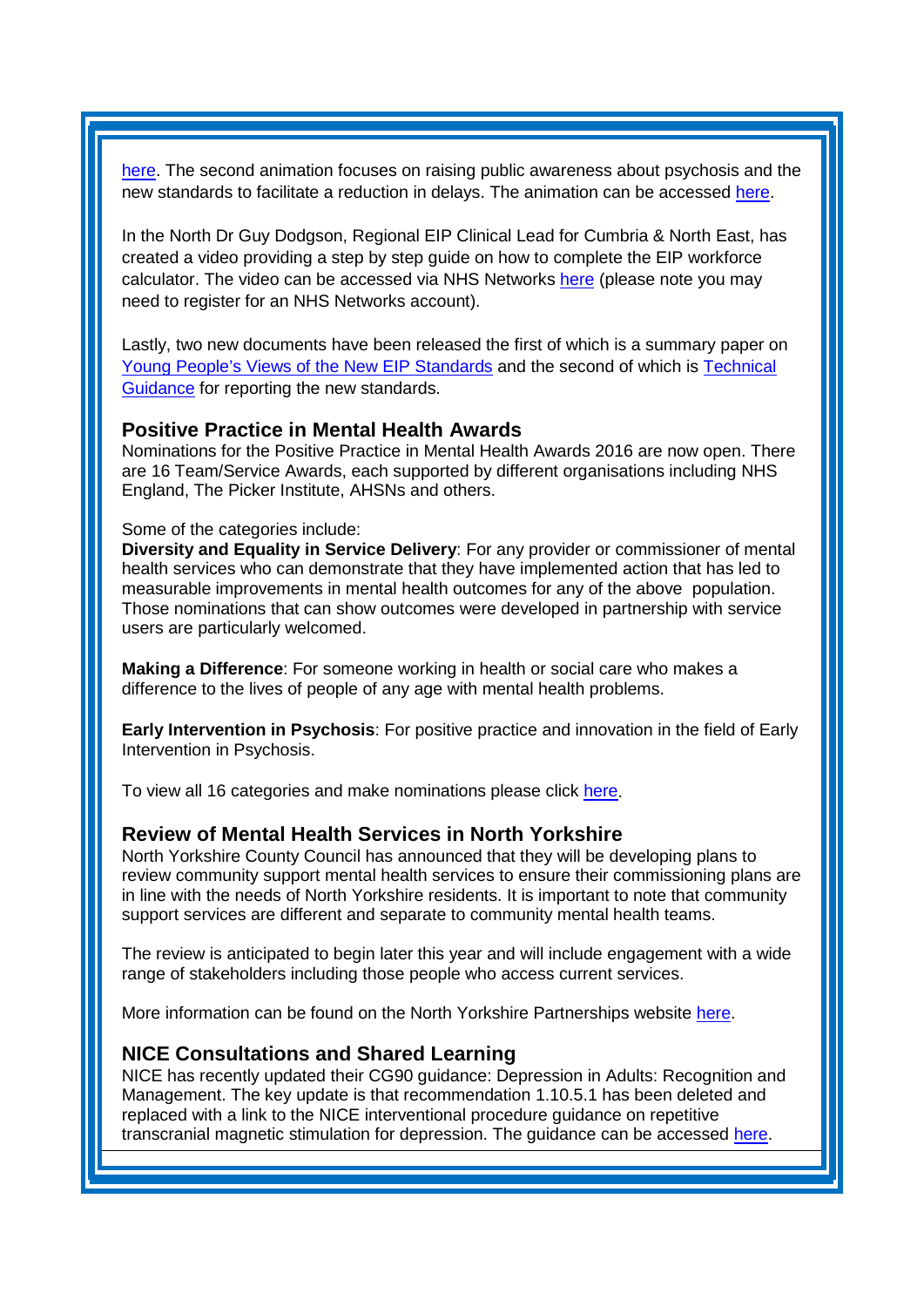## <span id="page-2-1"></span>**Mental Health Intelligence Network Profiling Tools**

As in March the Mental Health Intelligence Network (MHIN) have been conducting further developments on their suite of mental health profiling tools:

The **[Severe Mental Health \(SMI\) Profiling Tool](http://fingertips.phe.org.uk/profile-group/mental-health/profile/severe-mental-illness)** has been further updated and amended to ensure the excess under 75 mortality rate in adults with SMI indicator reports the same as PHOF. Please note the similar indicator in the Psychosis Pathway domain for CCGs has not been updated.

The **[Common Mental Health Disorders \(CMHD\) Profiling Tool](http://fingertips.phe.org.uk/profile-group/mental-health/profile/common-mental-disorders)** has received several updates to IAPT information for July to September 2015, this includes updates to 14 indicators in the services domain and 6 quality and outcome domain updates for CCGs.

The **[Suicide Prevention Profiling Tool](http://fingertips.phe.org.uk/profile-group/mental-health/profile/suicide)** has also received updates related to IAPT in particular:

- Access to IAPT services: People entering IAPT as % of those estimated to have anxiety/depression (CCG)

- IAPT recovery: % of people who completed treatment who are 'moving to recovery' (CGG)

### <span id="page-2-0"></span>**Mental Health Reports and Resources**

Throughout April a number of reports and pieces of guidance have been published. The links to each are provided below:

### **Reports:**

**[Mental Health Services: Preparations for Improving Access](https://www.nao.org.uk/report/mental-health-services-preparations-for-improving-access/)** has recently been published by The National Audit Office. The report reviews the preparations being undertaken by the Department of Health, NHS England and other bodies to improve access to mental health services. The report has a particular focus on expectations for future mental health service provision and how mental health issues will be considered more widely across the government.

The House of Commons has published **[Mental Health Policy in England](http://researchbriefings.parliament.uk/ResearchBriefing/Summary/CBP-7547)**, providing a summary of Government Health Policy as introduced under the 2010-2015 Coalition Government, and under the 2015 Conservative Government.

The National Institute of Healthcare Research (NIHR) has published interim findings from a recent study into mortality levels at weekends in psychiatric hospitals. The early findings indicate there is no "weekend effect". The report, **No "Weekend Effect" on Mortality in Psychiatric Hospitals** is published in The Lancet with the abstract available [here](http://www.thelancet.com/journals/lancet/article/PIIS0140-6736(16)00466-9/abstract).

An exploratory report of the barriers and enablers to employment for ex-Service personnel has been published by The Centre for Mental Health. **[Employment in Mind](http://www.centreformentalhealth.org.uk/employment-in-mind)** focusses on the effectiveness of the "train then place" model.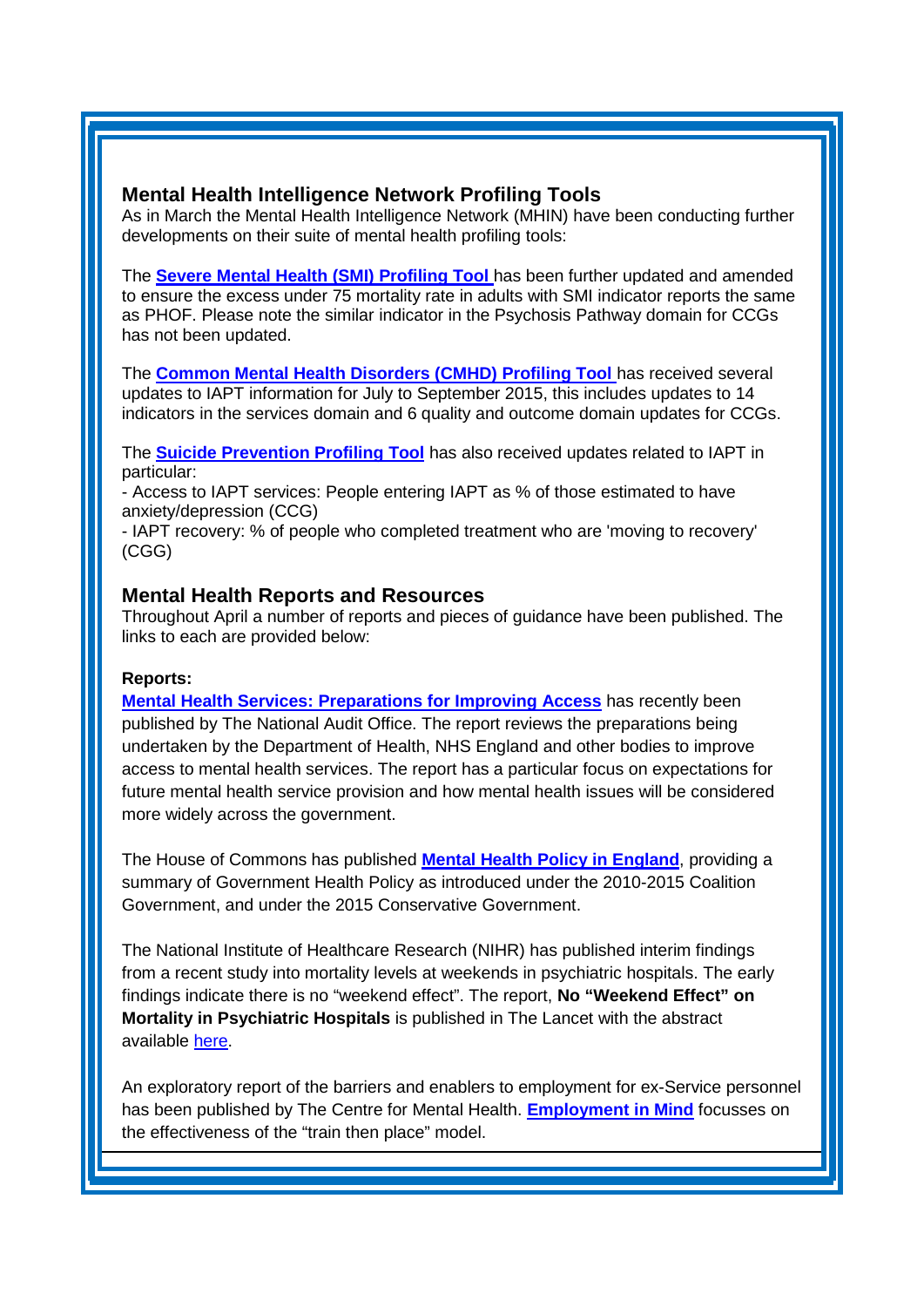The Centre for Mental Health has also published **[Mental Health and Criminal Justice:](http://www.centreformentalhealth.org.uk/mh-criminal-justice)  [Views from Consultations Across England and Wales](http://www.centreformentalhealth.org.uk/mh-criminal-justice)**. The report is a synthesis of the views collated from a consultation reviewing the experiences of people with personal or professional knowledge of the interfaces between the criminal justice system and mental health services. A key recommendation is that Clinical Commissioning Groups (CCGs) should take a greater leadership role in commissioning health services for people leaving custodial settings in their localities.

**[The Stolen Years: The Mental Health and Smoking Action Report](http://www.ash.org.uk/current-policy-issues/health-inequalities/smoking-and-mental-health/the-stolen-years)** has recently been published by Action on Smoking and Health (ASH). The report considers how rates of smoking rates for people with a mental health condition could be reduced.

The National Autistic Society (NAS) has published a report, **[Too Much Information: Why](http://www.autism.org.uk/get-involved/tmi/report.aspx)  [the Public Needs to Understand Autism Better](http://www.autism.org.uk/get-involved/tmi/report.aspx)**, to enhance public understanding of autism. People with a diagnosis of Autism often see, hear and feel the world in a different and more intense way. Enhancing understanding of how public environments can impact on an autistic person will help to reduce stigma and intolerant behaviour.

Lastly, CentreForum independent think tank CentreForum has published **[Children and](http://centreforum.org/publications/children-young-peoples-mental-health-state-nation/)  [Young People's Mental Health: State of the Nation](http://centreforum.org/publications/children-young-peoples-mental-health-state-nation/)**. The report highlights issues with access to mental health care and issues with waiting times.

#### **Guidance:**

**Guidance for Commissioners of Psychiatric Intensive Care Units (PICU) 2016:** The National Association of Psychiatric Intensive Care and Low Secure Units in conjunction with NHS Clinical Commissioners has developed guidance to support commissioners, managers and clinicians in the development of their PICUs to ensure they meet the safety, clinical effectiveness and experience ambitions of the Five Year Forward View. To read the guidance in full click [here.](http://www.nhscc.org/latest-news/4716/)

### **Specialist Health Visitors in Perinatal and Infant Mental Health (PIMH) – What They Do and Why They Matter:**

Health Education England has published guidance concluding that all women and their partners should have access to a specialist health visitor in perinatal and infant mental health (PIMH) in their local area. The guidance outlines both the value to patients and the wider economy if specialist health visitor roles in PIMH are commissioned. The guidance can be read in full [here.](https://www.hee.nhs.uk/sites/default/files/documents/Specialist%20Health%20Visitors%20in%20Perinatal%20and%20Mental%20Health%20FINAL%20low%20res.pdf)

### <span id="page-3-0"></span>**Mental Health Research**

RAND Europe has recently published the findings from its study into who the major funders of mental health research are, what kinds of research they support and how their strategies relate. The study also considers future challenges and opportunities in mental health research. The full research paper can be accessed via the link below:

• [Mapping the Global Mental Health Research Funding System](http://www.rand.org/content/dam/rand/pubs/research_reports/RR1200/RR1271/RAND_RR1271.pdf)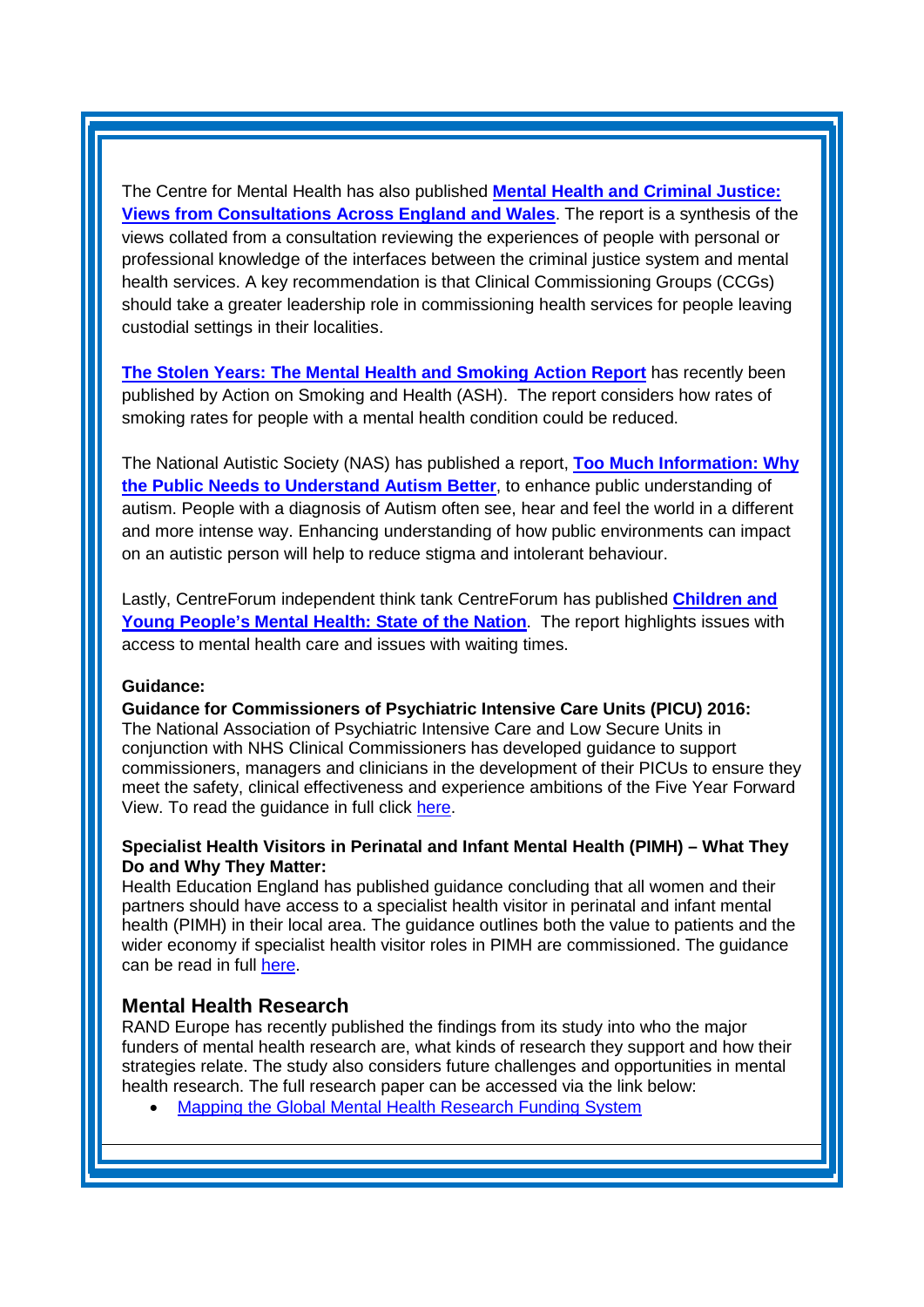## **Mental Health Statistics**

The following statistics have recently been released please click on the links to review further:

- [Improving Access to Psychological Therapies Report: January Final, February](http://www.hscic.gov.uk/catalogue/PUB20519)  [Primary and Quarter 3 2015/16](http://www.hscic.gov.uk/catalogue/PUB20519)
- [Learning Disability Services Monthly Statistics -](http://www.hscic.gov.uk/catalogue/PUB20499) Commissioner Census: March [2016](http://www.hscic.gov.uk/catalogue/PUB20499)
- [Mental Health Services Monthly Statistics: Provisional January 2016](https://www.gov.uk/government/statistics/mental-health-services-monthly-statistics-provisional-january-2016)
- [Mental Health Services Monthly Statistics: Final January, Provisional February](http://www.hscic.gov.uk/catalogue/PUB20526)  [2016](http://www.hscic.gov.uk/catalogue/PUB20526)

# **Dates for your Diary!**

• Thursday 12 May, 09:30-12:00, **IAPT Providers Network**, The Leeds Club, 3 Albion Place, Leeds.

<span id="page-4-0"></span>**If you would like to attend, or require further information, please email [sarahhope2@nhs.net.](mailto:sarahhope2@nhs.net)**

• Wednesday 11 May – Friday 13 May, **Faculty of Liaison Psychiatry Annual Conference 2016**, Holiday Inn, Birmingham.

**To view the programme and register for the event please click [here.](http://www.rcpsych.ac.uk/traininpsychiatry/conferencestraining/conferences/liaisonconference2016.aspx)**

• Thursday 19 May, 10:00-16:30, **Think Local Act Personal (TLAP)**, Birmingham City Football Club.

This national event focusses on the barriers to personalised services that still exist for people with mental ill-health.

## **For more information, and to book your place, please click [here.](http://www.thinklocalactpersonal.org.uk/Events/Detail/?eventID=736)**

• Friday 20 May, 10:00-16:00, **Clinical Simulation in Mental Health**, National Railway Museum, York.

This event will provide opportunities to learn from regional and national colleagues on improving communications, recognising and assessing medical problems in psychiatric settings and will enhance knowledge on applying clinical simulation in mental health settings.

### **To book your place click [here.](https://www.eventbrite.co.uk/e/clinical-simulation-in-mental-health-conference-tickets-24080071141) For further information please email [Rebecca Hirst.](mailto:rebecca.hirst@yh.hee.nhs.uk)**

• Monday 16 May – Sunday 22 May, **Mental Health Awareness Week.**

The theme for this year's Mental Health Awareness Week is relationships. To find out more on how you could get involved please click [here.](https://www.mentalhealth.org.uk/campaigns/mental-health-awareness-week)

## **Contacts**